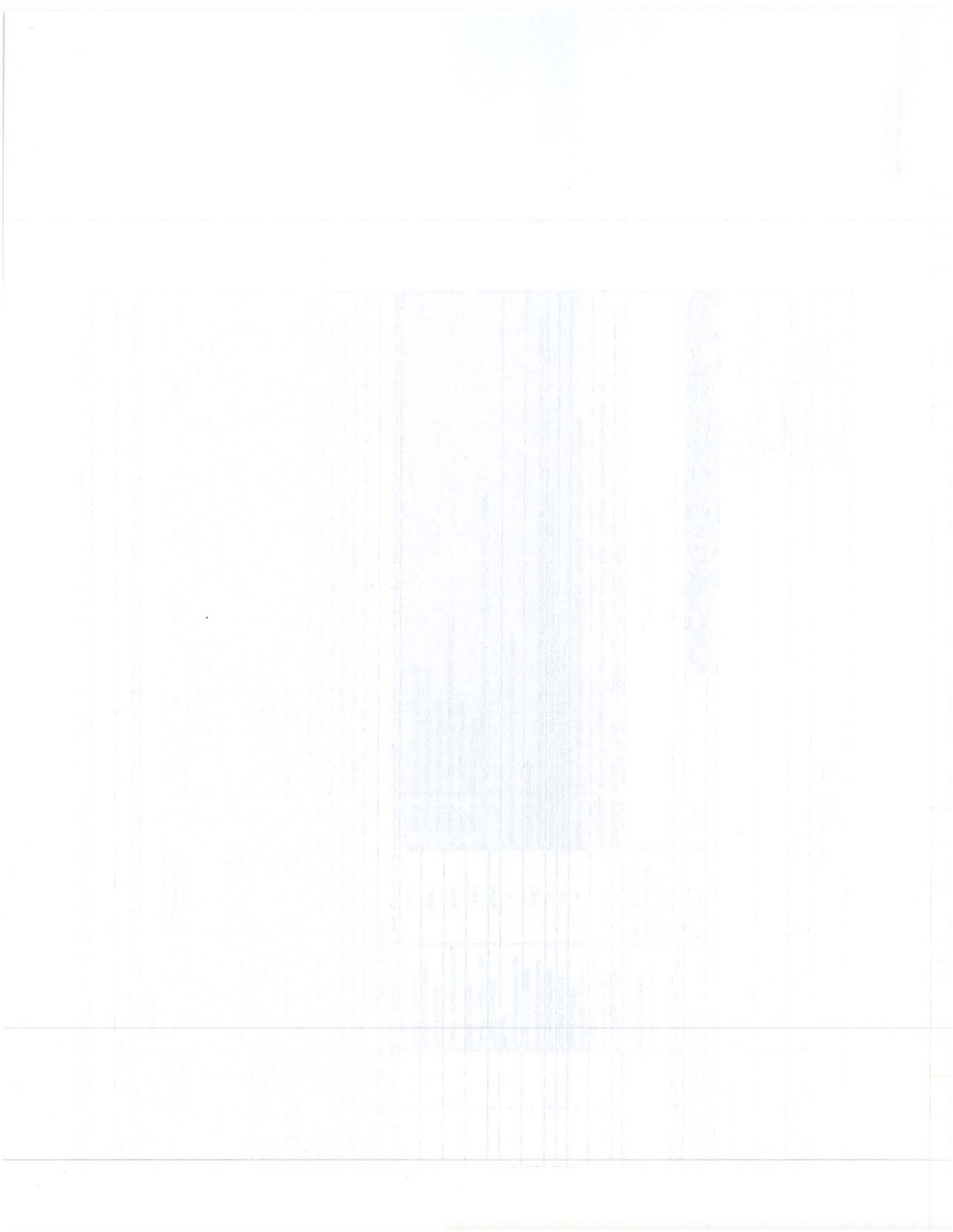Again, FirstNet never told us about being in the state. A huge missed/lost opportunity- It would have certainly been nice to know FirstNet was in the state talking about cyber-security at the technology showcase. Glen Zimm

11d. Describe any success stories or best practices you have identified. Please be as specific as possible.

12. Personnel

12a. If the project is not fully staffed, describe how any lack of staffing may impact the project's time line and when the project will be fully staffed.

Our staffing is now at the level we expect for the balance of the project

| 12b. Staffing Table - Please include all staff that have contributed time to the project. Please do not remove individuals from this table.                                                     |                                                                                                                                                                            |                                                                                                               |                          |                                       |                               |                         |                                      |                                                |                                          |
|-------------------------------------------------------------------------------------------------------------------------------------------------------------------------------------------------|----------------------------------------------------------------------------------------------------------------------------------------------------------------------------|---------------------------------------------------------------------------------------------------------------|--------------------------|---------------------------------------|-------------------------------|-------------------------|--------------------------------------|------------------------------------------------|------------------------------------------|
| <b>Job Title</b>                                                                                                                                                                                | FTE%                                                                                                                                                                       |                                                                                                               |                          |                                       | Project (s) Assigned          |                         |                                      |                                                |                                          |
|                                                                                                                                                                                                 |                                                                                                                                                                            |                                                                                                               |                          |                                       |                               |                         |                                      |                                                | Change                                   |
| Statewide Project Coordinator                                                                                                                                                                   | 20                                                                                                                                                                         | Provide oversight of all SLIGP project activities                                                             |                          |                                       |                               |                         |                                      |                                                |                                          |
| Project Manager                                                                                                                                                                                 | 100                                                                                                                                                                        | Provide daily support for the SLIGP process                                                                   |                          |                                       |                               |                         |                                      |                                                |                                          |
| <b>Administrative Staffing</b>                                                                                                                                                                  |                                                                                                                                                                            |                                                                                                               |                          |                                       |                               |                         |                                      |                                                |                                          |
| Assistance                                                                                                                                                                                      | 10                                                                                                                                                                         | Provide administrative support for grant management                                                           |                          |                                       |                               |                         |                                      |                                                |                                          |
| Radio System Chief Engineer                                                                                                                                                                     | 5                                                                                                                                                                          |                                                                                                               |                          |                                       |                               |                         |                                      |                                                |                                          |
| <b>Engineering Assistant</b>                                                                                                                                                                    | $\circ$                                                                                                                                                                    | Provide engineering expertise and staffing for project<br>Provide administrative support for grant management |                          |                                       |                               |                         |                                      |                                                |                                          |
| Program Manager                                                                                                                                                                                 | $\overline{0}$                                                                                                                                                             | Provide administrative support for governance process                                                         |                          |                                       |                               |                         |                                      |                                                |                                          |
| 13. Subcontracts (Vendors and/or Subrecipients)                                                                                                                                                 |                                                                                                                                                                            |                                                                                                               |                          |                                       |                               |                         |                                      |                                                |                                          |
| 13a. Subcontracts Table - Include all subcontractors. The totals from this table must equal the "Subcontracts Total" in Question 14f.                                                           |                                                                                                                                                                            |                                                                                                               |                          |                                       |                               |                         |                                      |                                                |                                          |
| Name                                                                                                                                                                                            | <b>Subcontract Purpose</b>                                                                                                                                                 |                                                                                                               | Type<br>(Vendor/Subrec.) | RFP/RFQ Issued (Y/N)                  | Contract<br>Executed<br>(Y/N) | <b>Start Date</b>       | <b>End Date</b>                      | <b>Total Federal Funds</b><br>Allocated        | <b>Total Matching Funds</b><br>Allocated |
|                                                                                                                                                                                                 |                                                                                                                                                                            | Add Broadband information and associated SLIGP-                                                               |                          |                                       |                               |                         |                                      |                                                |                                          |
| Web Development Contractor                                                                                                                                                                      | related survey tools to governance website and the<br>www.PSBN.sd.gov site.                                                                                                |                                                                                                               | Vendor                   | N                                     | N                             | <b>TBD</b>              | TBD                                  | $\mathsf{S}$<br>51,000                         | \$0                                      |
| <b>Regional Consultant</b>                                                                                                                                                                      | Align the SD plan with other states and look to utilize<br>regional resources                                                                                              |                                                                                                               | Vendor                   | N                                     | И                             | TBD                     | TBD                                  | $\mathsf{S}$<br>180,000                        | 50                                       |
| BIT Development and/or BIT                                                                                                                                                                      | Help design materials (i.e. Infographics, brochures,                                                                                                                       |                                                                                                               |                          |                                       |                               |                         |                                      |                                                |                                          |
| Social Media/Information                                                                                                                                                                        | etc.). May also utilize some of their time to review                                                                                                                       |                                                                                                               | Vendor                   | ${\sf N}$                             | И                             | <b>TBD</b>              | TBD                                  | $\mathsf S$<br>30,000                          | 50                                       |
| Officer                                                                                                                                                                                         | printed articles (newsletters, press releases, etc.)                                                                                                                       |                                                                                                               |                          |                                       |                               |                         |                                      |                                                |                                          |
|                                                                                                                                                                                                 | Their expertise will be needed to sort through the                                                                                                                         |                                                                                                               |                          |                                       |                               |                         |                                      |                                                |                                          |
| <b>BIT GIS Expertise</b>                                                                                                                                                                        | data provided by FirstNet for coverage baseline                                                                                                                            |                                                                                                               |                          |                                       |                               |                         |                                      |                                                |                                          |
|                                                                                                                                                                                                 | information to help determine phase plans for the                                                                                                                          |                                                                                                               | Vendor                   | N                                     | N                             | TBD                     | TBD                                  | Ś<br>30,000                                    | sol                                      |
|                                                                                                                                                                                                 | state plan.                                                                                                                                                                |                                                                                                               |                          |                                       |                               |                         |                                      |                                                |                                          |
| <b>State Plan Contractor</b>                                                                                                                                                                    | recommendations for opt-in/opt-out for Governor's<br>office based on the final State plan from FirstNet                                                                    | Help review and analyze the draft state plan for South<br>Dakota once received from FirstNet. Help determine  | Vendor                   | N                                     | N                             | <b>TBD</b>              | TBD                                  | \$<br>140,000                                  | 50                                       |
| <b>Data Collection Contractor</b>                                                                                                                                                               | Help coordinate Phase 2 data and assist us in<br>coordinating a product to return to FirstNet. Cost<br>estimate based on "Statements of Work"proposals<br>from contractors |                                                                                                               | Vendor                   | Ν                                     | И                             | TBD                     | TBD                                  | $\mathsf{S}$<br>120,000                        | 50                                       |
| Phase 2 Tools                                                                                                                                                                                   | Certain expertise may be needed for Phase 2.<br>Specifically data collection may require special tools<br>meet the needs of FirstNet.                                      | as those requirements are developed and changed to                                                            | /endor                   | Ν                                     | N                             | TBD                     | TBD                                  | \$<br>60,000                                   | \$25,440                                 |
| 13b. Describe any challenges encountered with vendors and/or subrecipients.                                                                                                                     |                                                                                                                                                                            |                                                                                                               |                          |                                       |                               |                         |                                      |                                                |                                          |
| BIT work is charged and contractural with no formal contract.                                                                                                                                   |                                                                                                                                                                            |                                                                                                               |                          |                                       |                               |                         |                                      |                                                |                                          |
| 14. Budget Worksheet                                                                                                                                                                            |                                                                                                                                                                            |                                                                                                               |                          |                                       |                               |                         |                                      |                                                |                                          |
| Columns 2, 3 and 4 must match your current project budget for the entire award, which is the SF-424A on file.<br>Only list matching funds that the Department of Commerce has already approved. |                                                                                                                                                                            |                                                                                                               |                          |                                       |                               |                         |                                      |                                                |                                          |
| Project Budget Element (1)                                                                                                                                                                      |                                                                                                                                                                            | Federal Funds Awarded (2)                                                                                     |                          | <b>Approved Matching</b><br>Funds (3) |                               | <b>Total Budget (4)</b> | <b>Federal Funds Expended</b><br>(5) | <b>Approved Matching</b><br>Funds Expended (6) | <b>Total funds Expended</b><br>(7)       |
| a. Personnel Salaries                                                                                                                                                                           |                                                                                                                                                                            | \$336,788.00                                                                                                  |                          | \$86,186.00                           |                               | \$422,974.00            | \$275,438.09                         | \$66,851.09                                    | \$342,289.18                             |
| b. Personnel Fringe Benefits                                                                                                                                                                    |                                                                                                                                                                            | \$67,356.00                                                                                                   |                          | \$17,237.00                           |                               | \$84,593.00             | \$53,750.48                          | \$9,198.72                                     | \$62,949.20                              |
| c. Travel                                                                                                                                                                                       |                                                                                                                                                                            | \$50,000.00                                                                                                   |                          | \$37,335.00                           |                               | \$87,335.00             | \$36,266.00                          | \$12,273.00                                    | \$48,539.00                              |
| d. Equipment                                                                                                                                                                                    |                                                                                                                                                                            | \$0.00                                                                                                        |                          | \$0.00                                |                               | \$0.00                  | \$0.00                               | \$0.00                                         | \$0.00                                   |
| e. Materials/Supplies                                                                                                                                                                           |                                                                                                                                                                            | \$30,040.00                                                                                                   |                          | \$356.00                              |                               | \$30,396.00             | \$4,903.86                           | \$355.79                                       | \$5,259.65                               |
| Subcontracts Total                                                                                                                                                                              |                                                                                                                                                                            | \$50,000.00                                                                                                   |                          | \$0.00                                |                               | \$50,000.00             | \$1,236.00                           | \$0.00                                         | \$1,236.00                               |
| Other                                                                                                                                                                                           |                                                                                                                                                                            | \$29,932.00                                                                                                   |                          | \$0.00                                |                               | \$29,932.00             | \$24,711.35                          | \$0.00                                         |                                          |
| Indirect                                                                                                                                                                                        |                                                                                                                                                                            | \$0.00                                                                                                        |                          | \$0.00                                |                               | \$0.00                  | \$0.00                               | \$0.00                                         | \$24,711.35                              |
| <b>Total Costs</b>                                                                                                                                                                              |                                                                                                                                                                            | \$564,116.00                                                                                                  |                          | \$141,114.00                          |                               | \$705,230.00            | \$396,305.78                         | \$88,678.60                                    | \$0.00                                   |
| % of Total                                                                                                                                                                                      |                                                                                                                                                                            | 80%                                                                                                           |                          | 20%                                   |                               | 100%                    | 82%                                  |                                                | \$484,984.38                             |
|                                                                                                                                                                                                 |                                                                                                                                                                            |                                                                                                               |                          |                                       |                               |                         |                                      | 18%                                            | 100%                                     |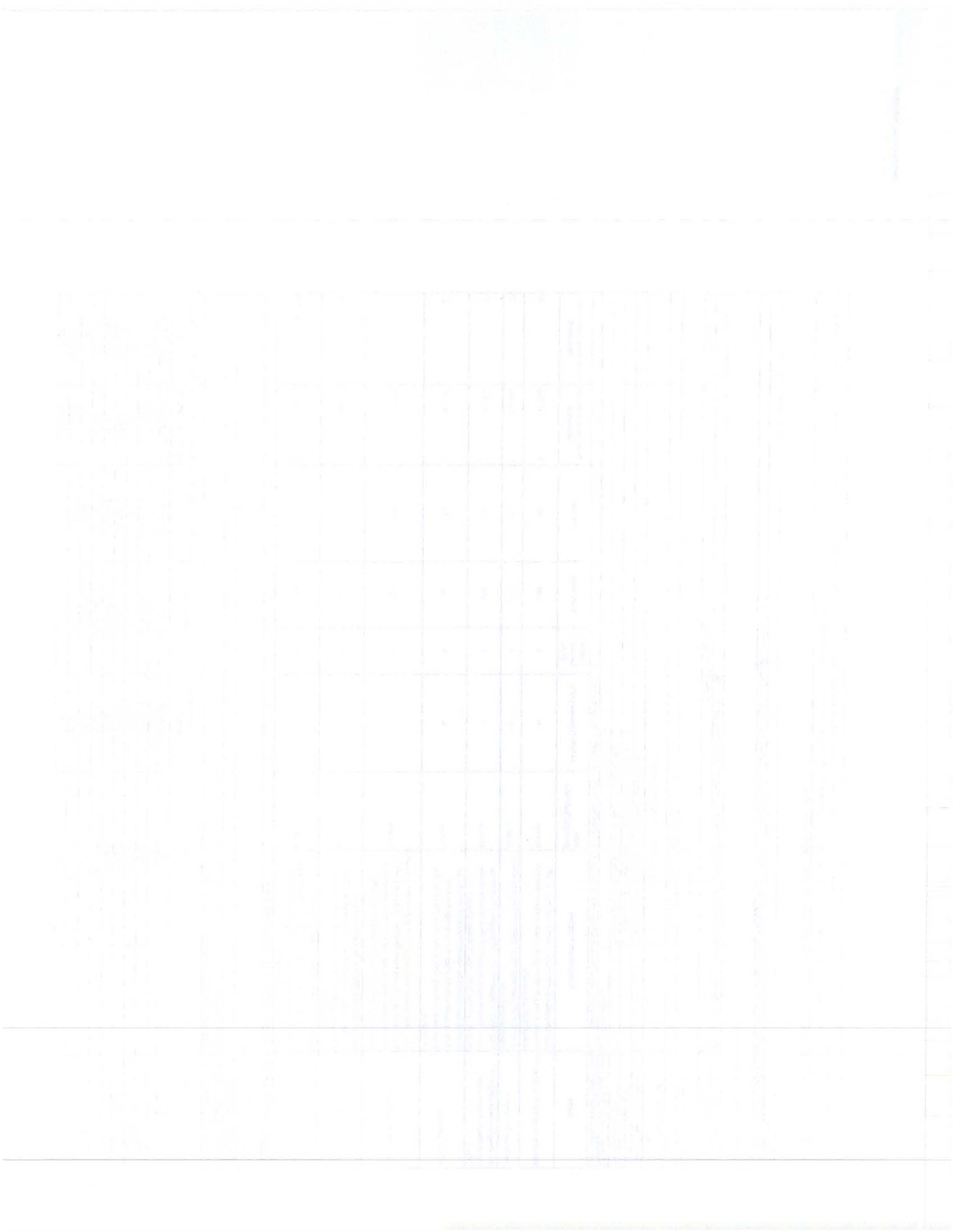| 16a. Typed or printed name and title of Authorized Certifying Official: | 16c. Telephone (area            |                         |
|-------------------------------------------------------------------------|---------------------------------|-------------------------|
| Jeff Pierce, Program Administrator                                      | code, number, and<br>extension) | 605-773-4347            |
| 16b. Signature of Authorized Certifying Official:                       | 16d. Email Address:             | Jeff.Pierce@state.sd.us |
|                                                                         | Date: 10/23/2017                |                         |